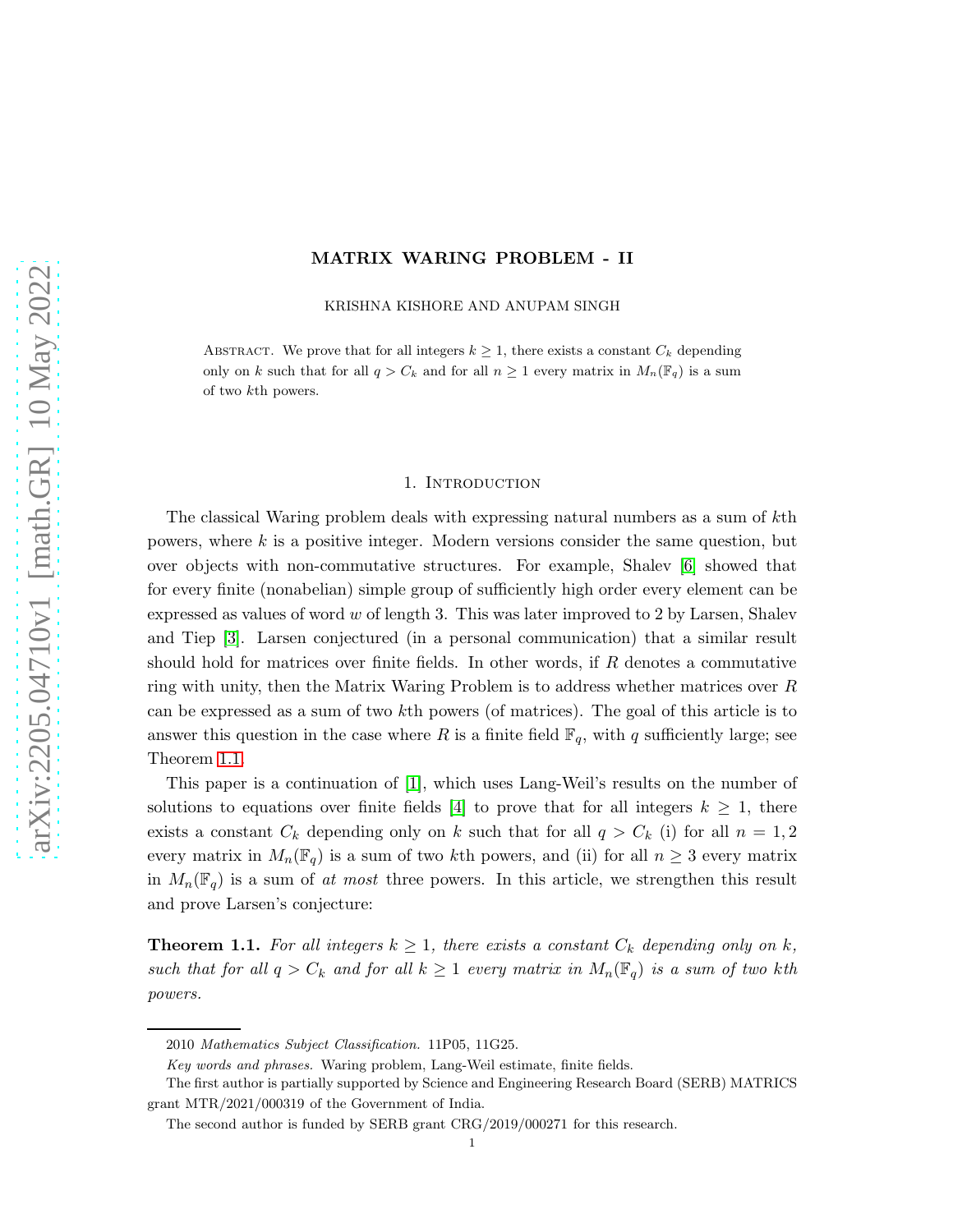A brief description of the strategy of the proof follows. Fix  $k \geq 1$ . Given a matrix C in  $M_n(\mathbb{F}_q)$ , the goal is to find matrices A and B in  $M_n(\mathbb{F}_q)$  such that  $C = A^k + B^k$ . This may be viewed in the algebraic-geometric way as follows. The entries of  $C$  are given in terms of homogeneous polynomials in  $2k^2$  variables of A and B so that the above equation defines an affine variety over  $\mathbb{F}_q$  defined by  $k^2$  polynomials in  $2k^2$  variables, and the problem reduces to that of proving that the affine variety has an  $\mathbb{F}_q$ -rational point. Let us recall Lang-Weil's theorem on the number of points of varieties over finite fields [\[4\]](#page-14-3). If an affine variety over  $\mathbb{F}_q$  is geometrically irreducible and of dimension n then the number of  $\mathbb{F}_q$ -rational points is given by  $q^n + O(q^{(n-1)/2})$ , where the implicit constant in the error term depends on the number and the degree of the equations defining  $X$ . Note that absolutely irreducible means that the affine variety remains irreducible when considered over the algebraic closure of  $\mathbb{F}_q$ . To solve our problem, we use a consequence of Lang-Weil's theorem found in [\[5\]](#page-14-4) to prove that the particular equation  $X_1^k + \ldots + X_n^k = 1$ has a rational solution  $(x_1, \ldots, x_n)$  which is 'special' in the sense that the  $x_i^k$  are nonzero and mutually distinct; the k<sup>th</sup> powers  $x_i^k$  are used in constructing semisimple matrices that are kth powers.

We begin by observing that if a matrix is a sum of two kth powers, so is any of its conjugates. Furthermore, if each of the components of a direct sum of matrices is a sum of two kth powers so is their direct sum. These observations allow us to apply the theory of canonical forms of matrices and reduce the problem to that of expressing special Jordan matrices  $J_{\alpha,n}$  associated to a primitive root  $\alpha$  of  $\mathbb{F}_q$  and the regular nilpotent matrices  $J_{0,n}$  as a sum of two kth powers; see notation §2. While the proof of expressing  $J_{\alpha,n}$  as a sum of two kth powers is relatively easy, the proof of expressing nilpotent Jordan block  $J_{0,n}$  takes some work.

With these results in hand we construct the matrix A (in  $J_{0,n} = A^k + B^k$ ) with  $x_i^k$  as the eigenvalues in  $\mathbb{F}_q$ , so that A is diagonalizable and is also a kth power. Based on A the matrix B though forced (so that the sum  $A^k + B^k$  is equal to  $J_{0,n}$ ) is not entirely so. By carefully choosing some entries of  $B$  we ensure that it is also diagonalizable and is a kth power. Thus we prove that for every  $k \geq 1$  and for every  $n \geq 1$  there exists a constant  $C(k, n)$  depending on *both* k and n such that for all  $q > C(k, n)$  the  $J_{0,n}$  is a sum of two  $k$ th powers. But we want a constant depending only on  $k$  but not on  $n$ . So, we give an independent proof that  $J_{0,n}$  is a sum of two (both nilpotent this time) kth powers for all  $n \geq 2k$ . Precisely, we prove the following result which is of independent interest.

<span id="page-1-0"></span>**Theorem 1.2.** Let F be a field (not necessarily finite). Let  $k \geq 2$  and  $n \geq 2k$ . Then,  $J_{0,n}$  (and hence every nilpotent matrix) is a sum of two kth powers in  $M_n(F)$ .

By the first-proof of the representibility of  $J_{0,n}$  we obtain finitely many constants  $C(k, 1), \ldots, C(k, 2k-1)$ . By Theorem [1.2](#page-1-0) we obtain a constant that works for all  $n \geq 2k$ .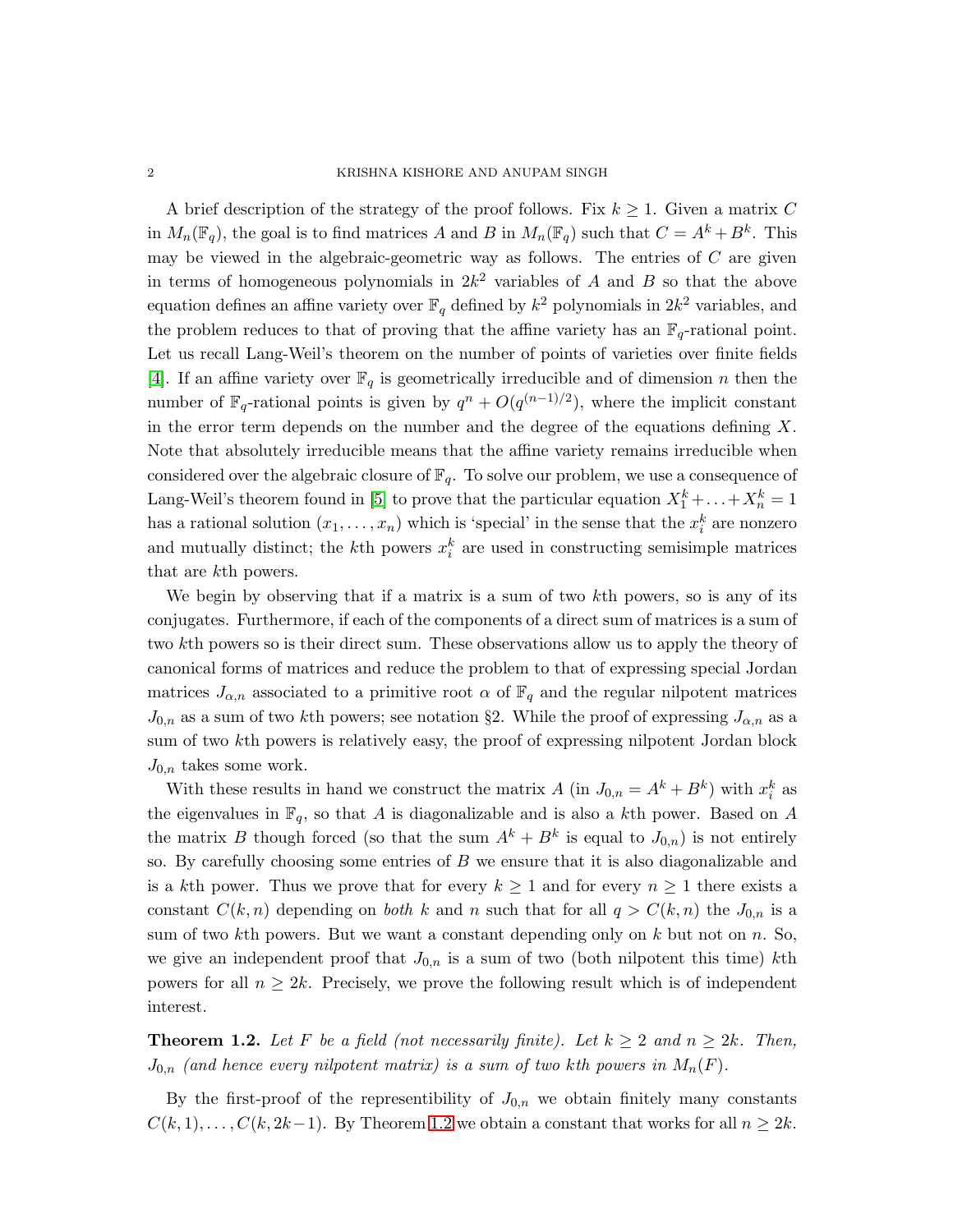Thus, for all q greater than the maximum of the *finitely many* constants we obtain Theorem [1.1](#page-0-0) as required.

As for the non-nilpotent case, it is fairly straightforward to construct matrices A and B such that  $J_{\alpha,n} = A^k + B^k$ . Indeed we prove that the primitive element  $\alpha$  can be expressed as  $\alpha = a^k + b^k = c^k + d^k$  such that  $a^k \neq c^k$  and  $b^k \neq d^k$ , and use this distinction to construct A and B which are, essentially, a direct sum of  $2 \times 2$  matrices that are diagonalizable and are kth powers.

The paper is organized as follows. In §[3](#page-3-0) we obtain consequences of the Weil's results on the number of solutions to equations over finite fields. In §[4.1](#page-6-0) we reduce the problem to that of proving that the Jordan block associated to the primitive elements and the nilpotent Jordan block is a sum of two kth powers. Furthermore, we give quick proof of the non-nilpotent case. Sections §[5](#page-8-0) and §[6](#page-11-0) form the essential content of this article. We prove  $J_{0,n}$  is a sum of two kth powers that includes proving Theorem [1.2.](#page-1-0) In the final section §[7](#page-13-0) we prove Theorem [1.1](#page-0-0) assembling various results in [\[1\]](#page-14-2), [\[7\]](#page-14-5), and the results of the previous sections.

## 2. NOTATION

The  $n \times n$  diagonal matrix with entries  $\lambda_1, \ldots, \lambda_n$  along the diagonal is denoted by  $diag(\lambda_1, \ldots, \lambda_n)$ . If A is an  $r \times r$  matrix and B is an  $s \times s$  matrix, the direct sum  $A \oplus B$ is the  $(r + s) \times (r + s)$  block diagonal matrix  $\begin{bmatrix} A & 0 \\ 0 & B \end{bmatrix}$  $0 \quad B$ 1 . A finite field with  $q$  elements is denoted by  $\mathbb{F}_q$ .

Let  $F(X_1, \ldots, X_n)$  be a polynomial in n indeterminates  $X_1, \ldots, X_n$ . An n-tuple  $(x_1, \ldots, x_n) \in \mathbb{F}_q^n$  such that  $F(x_1, \ldots, x_n) = 0$  is called a solution of F in  $\mathbb{F}_q^n$ .

Let  $n \geq 1$  be a positive integer. Let  $\lambda \in \mathbb{F}_q$ . Let  $J_{\lambda,n}$  denote (*J* for Jordan) the following matrix:

(1) 
$$
J_{\lambda,n} = \begin{bmatrix} \lambda & 1 & 0 & \cdots & 0 \\ 0 & \lambda & 1 & \cdots & 0 \\ \vdots & \vdots & \ddots & \ddots & \vdots \\ 0 & 0 & \cdots & \lambda & 1 \\ 0 & 0 & \cdots & 0 & \lambda \end{bmatrix}_{n \times n},
$$

where the diagonal entries are all  $\lambda$ , the super-diagonal entries are all 1 and the remaining entries are 0.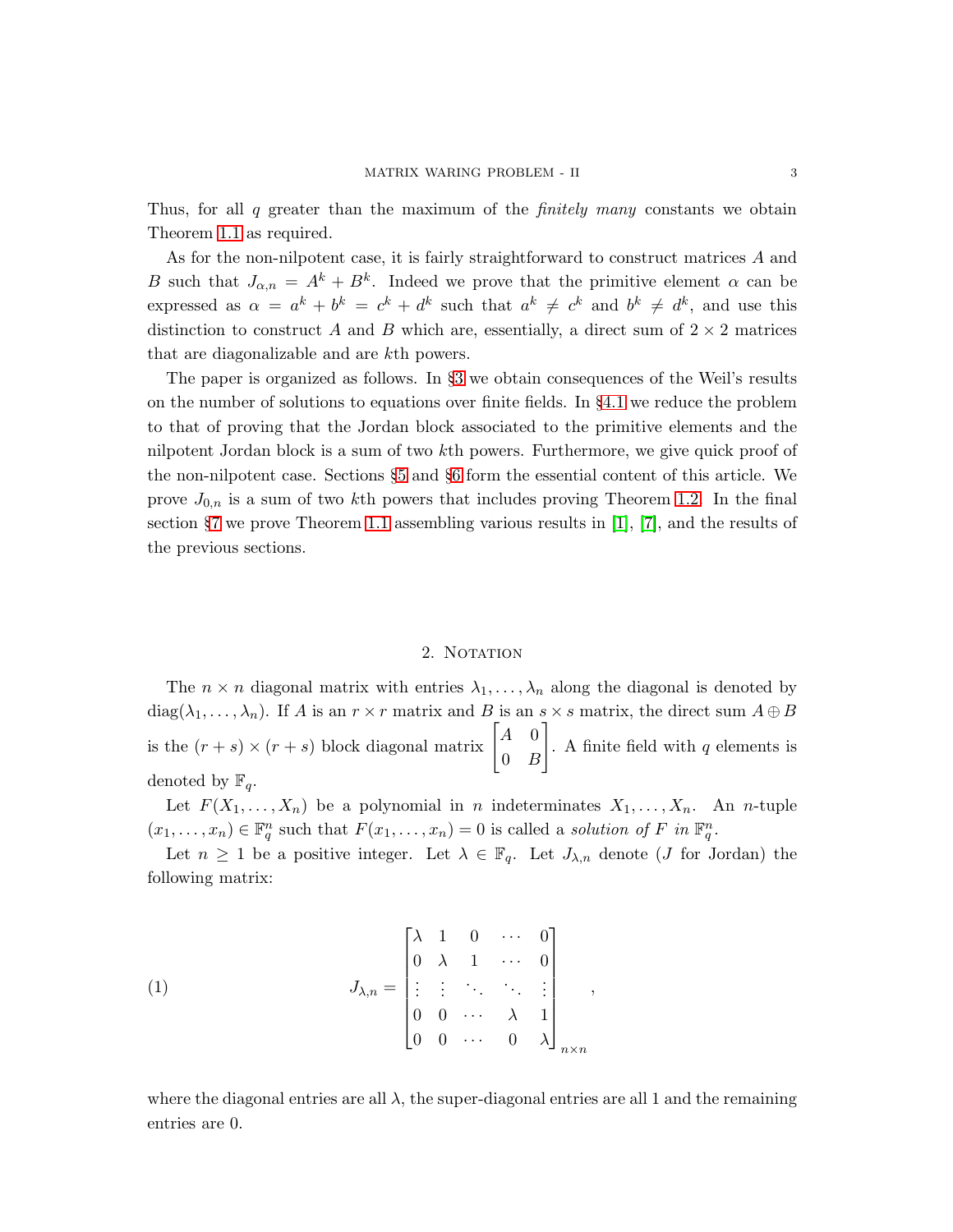Let  $n \geq 1$  and  $r \geq 1$  be positive integers. Let  $f := x^n - a_{n-1}x^{n-1} - \ldots - a_1x - a_0 \in \mathbb{F}_q[x]$ . The Jordan block  $J_{f,r}$  associated to f with r blocks is matrix,

$$
(2) \quad J_{f,r} := \begin{bmatrix} C_f & I & 0 & \dots & 0 & 0 \\ 0 & C_f & I & \dots & 0 & 0 \\ 0 & 0 & C_f & \dots & 0 & 0 \\ \vdots & \vdots & \vdots & \ddots & \vdots & \vdots \\ 0 & 0 & 0 & \dots & C_f & I \\ 0 & 0 & 0 & \dots & 0 & C_f \end{bmatrix}_{n \times n r} C_f := \begin{bmatrix} 0 & 0 & \dots & 0 & a_0 \\ 1 & 0 & \dots & 0 & a_1 \\ 0 & 1 & \dots & 0 & a_2 \\ \vdots & \vdots & \ddots & \vdots & \vdots \\ 0 & 0 & \dots & 1 & a_{n-1} \end{bmatrix}_{n \times n}
$$

<span id="page-3-0"></span>where  $C(f)$  is the companion matrix of f, and I is the  $n \times n$  identity matrix.

### 3. Equations over Finite Fields

Let  $k \geq 1$  be a positive integer. In this section we prove that the equation  $X_1^k + \ldots$  $X_n^k = c$ , where c is a nonzero element in  $\mathbb{F}_q$ , has sufficiently many  $\mathbb{F}_q$ -rational solutions, especially those solutions  $(x_1, \ldots, x_n)$  whose kth powers  $x_i^k$  are nonzero and mutually distinct. Eventually  $x_i^k$  serve as eigenvalues of matrices we construct later.

We use Lang-Weil's result on the number of solutions to equations over finite fields [\[4\]](#page-14-3). For an introduction to solutions of equations over finite fields the reader may refer to [\[5\]](#page-14-4).

<span id="page-3-1"></span>**Theorem 3.1.** (Weil) Let  $k > 0$  be a positive integer, and consider the following polynomial in  $\mathbb{F}_q[X_1, \ldots, X_n]$ :

$$
F(X_1, \ldots, X_n) := a_1 X_1^k + a_2 X_2^k + \ldots + a_n X_n^k - 1,
$$

where  $a_i \neq 0$  for all  $1 \leq i \leq n$ . Let N be the number of solutions in  $\mathbb{F}_q^n$  of the equation  $F(X_1,\ldots,X_n)=0.$  Then

$$
|N - q^{n-1}| \le k^n \sqrt{q^{n-1}} \left(\frac{q}{q-1}\right)^{n/2}.
$$

Since  $q/(q-1) \leq 2$ , it follows that if  $k \geq 2$  then

(3) 
$$
|N - q^{n-1}| \leq k^{2n} \sqrt{q^{n-1}}.
$$

Proof. For a proof the reader may refer to Theorem 5A [page 160, [\[5\]](#page-14-4)]. Note that we modified the statement of Theorem 5A to suit our needs; this modified statement is an immediate and a trivial consequence of Theorem 5A. For the last part, note that

$$
k^{n} \sqrt{q^{n-1}} \left(\frac{q}{q-1}\right)^{n/2} \leq k^{n} \sqrt{q^{n-1}} (\sqrt{2})^{n} \leq k^{n} \sqrt{q^{n-1}} k^{n} \leq k^{2n} \sqrt{q^{n-1}}.
$$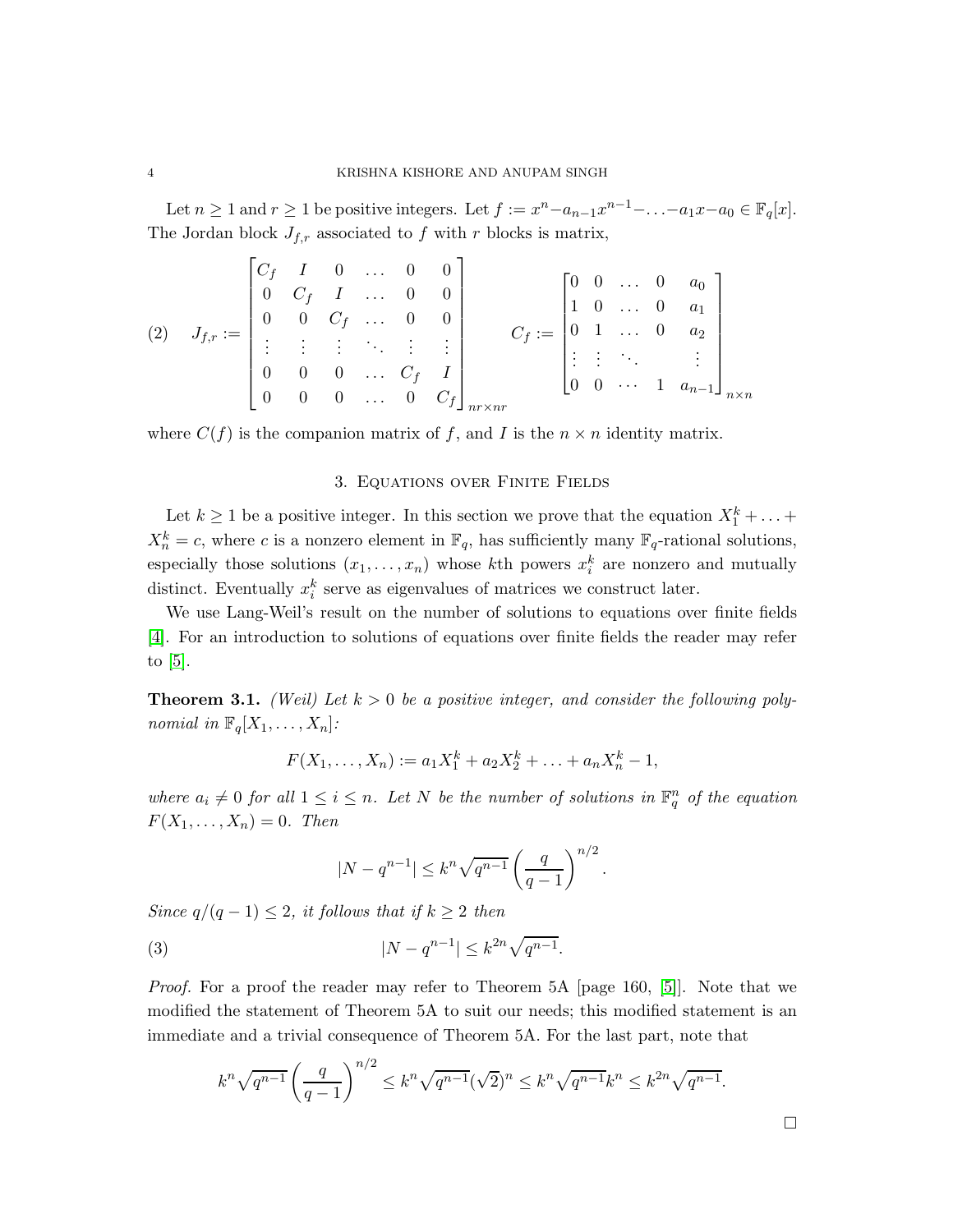Our goal is to find a solution  $(x_1, \ldots, x_n)$  in  $\mathbb{F}_q^n$  to F such that the kth powers  $x_i^k$  of the coordinates  $x_i$  are nonzero and mutually distinct

<span id="page-4-2"></span>**Proposition 3.2.** Let c be any nonzero element in  $\mathbb{F}_q$ . Fix positive integers  $n \geq 3$  and  $k \geq 1$ , and consider the polynomial

$$
F(X_1, ..., X_n) := X_1^k + X_2^k + ... + X_n^k - c \in \mathbb{F}_q[X_1, ..., X_n].
$$

There exists a constant  $C(k, n) := \max (2n^2, k^{4n/(n-8)})$  (which depends on both k and n) such that for all  $q > C(k, n)$  there exists a solution  $(x_1, \ldots, x_n)$  to  $F = 0$  in  $\mathbb{F}_q^n$  such that

<span id="page-4-1"></span><span id="page-4-0"></span>(a)  $x_i \neq 0$ , for all  $1 \leq i \leq n$ ; (b)  $x_i^k \neq x_j^k$ , for all  $1 \leq i, j \leq n$  and  $i \neq j$ .

*Proof.* Let p be the characteristic of  $\mathbb{F}_q$ . Let  $k = l \cdot p$  for some integer  $l \geq 0$ . The p-th power map on  $\mathbb{F}_q$  is an automorphism of  $\mathbb{F}_q$ , so the equation  $X_1^l + \ldots + X_n^l - c = 0$  has a solution satisfying the conditions [\(a\)](#page-4-0) and [\(b\)](#page-4-1) if and only if its  $p$ -th power

$$
(X_1^l + \ldots + X_n^l - c)^p = X_1^k + X_2^k + \ldots + X_n^k - c^p,
$$

has a solution satisfying the same conditions. Hence we may assume that  $p \nmid k$ . Let  $N_0$ be the number of solutions  $(x_1, \ldots, x_n)$  in  $\mathbb{F}_q^n$  to the equation  $F(X_1, \ldots, X_n) = 0$ . By Theorem [3.1,](#page-3-1)

$$
q^{n-1} - C_0 \le N_0 \le q^{n-1} + C_0, \text{ where } C_0 = k^{2n} \sqrt{q^{n-1}}.
$$

Let  $N_1$  be the number of solutions  $(x_1, \ldots, x_n)$  to the equation  $F = 0$  in  $\mathbb{F}_q^n$  with  $x_i^k = x_j^k$  for some  $i, j$ . Then  $(x_1, \ldots, x_i, \ldots, \widehat{x}_j, \ldots, x_n)$  is a solution to the equation

$$
X_1^k + \ldots + 2X_i^k + \ldots + \widehat{X_j^k} + \ldots + X_n^k = 1.
$$

where the  $\hat{\cdot}$  denotes that the term is dropped. By hypothesis that the characteristic of  $\mathbb{F}_q$  is not 2, so the above equation is an equation in  $n-1$  indeterminates  $X_1, \ldots, X_i, \ldots, \widehat{X}_j, \ldots, X_n$ . Taking into account that there are  $\binom{n}{2}$  $n \choose 2$  such pairs  $(i, j)$ , it follows from Theorem [3.1](#page-3-1) that  $N_1$  satisfies the following inequality:

$$
{n \choose 2} (q^{n-2} - C_1) \le N_1 \le {n \choose 2} (q^{n-2} + C_1),
$$

where  $C_1 = k^{2(n-1)}\sqrt{q^{n-2}} \leq k^{2n}\sqrt{q^{n-1}}$ . Similarly, let  $N_2$  be the number of solutions  $(x_1, \ldots, x_n)$  to the equation  $F(X_1, \ldots, X_n) = 0$  in  $\mathbb{F}_q^n$  with  $x_i = 0$  for some  $1 \le i \le n$ . Then  $(x_1, \ldots, \hat{x_i}, \ldots, x_n)$ , is a solution to the equation

$$
X_1^k + \ldots + X_{i-1}^k + X_{i+1}^k + \ldots + X_n^k = 1.
$$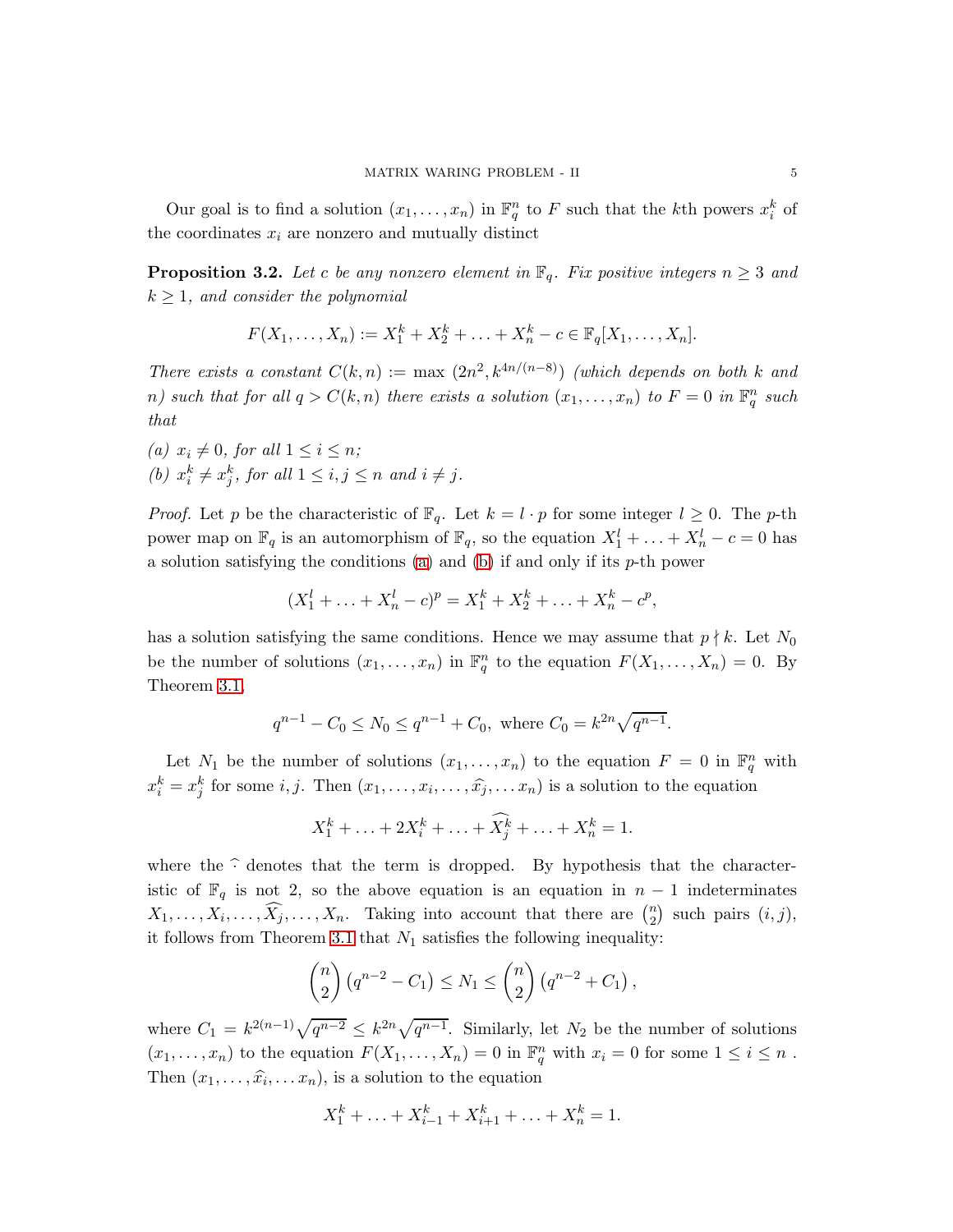Again by Theorem [3.1,](#page-3-1)  $N_2$  satisfies the inequality

$$
\binom{n}{1} (q^{n-2} - C_1) \le N_2 \le \binom{n}{1} (q^{n-2} + C_1)
$$

where  $C_1$  is as above. Note that  $N_0 - N_1 - N_2$  is not the exact number of solutions satisfying the desired conditions, because there are solutions counted in  $N_1$  and  $N_2$ , but the exact number of solutions is at least  $N_0 - N_1 - N_2$ . Therefore, we may find a lower bound for  $N_0 - N_1 - N_2$ , and one such bound is given by

$$
(q^{n-1} - C_0) - {n \choose 2} (q^{n-2} + C_1) - {n \choose 1} (q^{n-2} + C_1)
$$
  
= 
$$
(q^{n-1} - {n+1 \choose 2} q^{n-2}) - (C_0 + {n+1 \choose 2} C_1)
$$
  
= 
$$
q^{n-2} (q - {n+1 \choose 2}) - (C_0 + {n+1 \choose 2} C_1)
$$

Let x denote the first summand  $q^{n-2} (q - \binom{n+1}{2})$  $\binom{+1}{2}$  and y denote the second summand  $C_0 + \binom{n+1}{2}$  $2^{+1}_{2}$ ) $C_1$ . To find a lower bound for the above expression, we need to find an upper bound on y for fixed k and n. For the first term, note that since  $2n^2 \geq \binom{n+1}{2}$  $\binom{+1}{2}$  we require  $q > 2n^2$ . With this choice of q, an upper bound of the second term is obtained using the bounds on  $C_0$  and  $C_1$  obtained above:

$$
y \le k^{2n} \sqrt{q^n} + {n+1 \choose 2} k^{2n} \sqrt{q^{n-1}} \le k^{2n} q^{n/2} (1+2n^2)
$$
  

$$
\le k^{2n} q^{n/2} (1+q) \le k^{2n} q^{(n/2)+2}
$$

Since we want  $x > y$ , it suffices to choose q such that  $q > 2n^2$  and  $q^{n-2} \geq k^{2n}q^{(n/2)+2}$ . From the second inequality it follows that we require  $q^{n-8} > k^{4n}$  and so it suffices to have  $q > k^{4n/(n-8)}$ . Thus it suffices to define  $C(k, n) := \max(2n^2, k^{4n/(n-8)})$  $\Box$ 

The special case of Theorem [3.1](#page-3-1) with  $n = 2$  is required to write the Jordan block  $J_{\alpha,n}$ where  $\alpha$  is a primitive element of  $\mathbb{F}_q$  as a sum of two kth powers. We will see later that two solutions  $(a, b)$  and  $(c, d)$  in  $\mathbb{F}_q \times \mathbb{F}_q$  are required to  $X_1^k + X_2^k = \lambda$  such that  $a^k \neq c^k$ and  $b^k \neq d^k$  for any fixed  $k \geq 2$ .

<span id="page-5-1"></span>**Proposition 3.3.** Let  $k \geq 2$ , and the characteristic of  $\mathbb{F}_q$  not 2. Let  $\lambda$  be a nonzero element in  $\mathbb{F}_q$ . Consider the equation

<span id="page-5-0"></span>
$$
(4) \t\t X_1^k + X_2^k = \lambda.
$$

For all  $q > k^{16}$ , there exists two solutions  $(a, b)$  and  $(c, d)$  to [4](#page-5-0) in  $\mathbb{F}_q \times \mathbb{F}_q$  such that  $a^k \neq c^k$  and  $b^k \neq d^k$ .

*Proof.* Let  $a_1 = 1/\lambda$  and  $a_2 = 1/\lambda$  in Theorem [3.1,](#page-3-1) then the number of solutions N to the equation [\(4\)](#page-5-0) satisfies the following inequality  $|N - q| \leq k^4 \sqrt{q}$ . The number of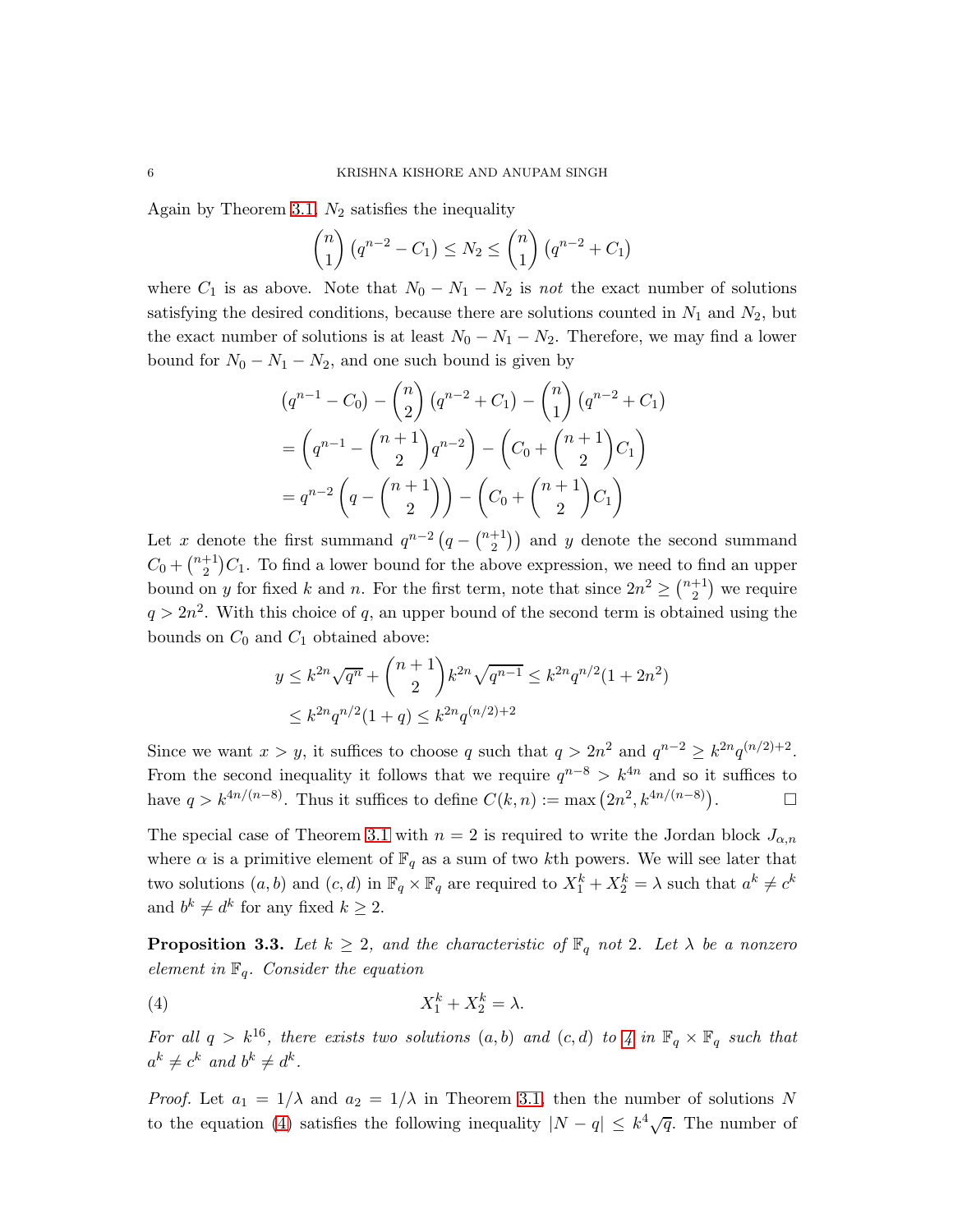solutions with fixed  $X_1^k \in \mathbb{F}_q$  is at most  $k^2$  and similarly with fixed  $X_2^k$  is at most  $k^2$ . Thus for a pair of solutions  $(a, b)$  and  $(c, d)$  with  $a^k \neq c^k$  and  $b^k \neq d^k$  to exist we require  $q - k^4 \sqrt{q} \ge 2k^2 + 1$ . Since  $k \ge 2$  it suffices to have  $\sqrt{q} - k^4 > 0$  and  $\sqrt{q} \ge k^4 \ge 2k^2 + 1$ . Thus if  $q > k^{16}$  we have the existence of two solutions with the desired properties.  $\Box$ 

## 4. Reducing the Problem

We begin by reducing the problem to that of representing two special matrices as a sum of two kth powers. Before that, let us recall the following elementary fact. Let R and S be rings and  $\phi: R \to S$  be a ring homomorphism. For any integer  $n \geq 1$ , the canonical map  $\Phi: M_n(R) \to M_n(S)$  induced by  $\phi$  as  $[a_{ij}] \mapsto [\phi(a_{ij})]$  is also a ring homomorphism, and injective if  $\phi$  is injective. Also, recall that for all integers  $m, n \geq 1$ the ring  $M_m(M_n(R))$  is canonically isomorphic to the ring  $M_{mn}(R)$ .

We are interested in the special case where  $R = \mathbb{F}_{q^n} = \mathbb{F}_q(\alpha)$  and  $S = M_n(\mathbb{F}_q)$ , where  $\alpha$  is a primitive element of R. Consider the ordered basis  $(1, \alpha, \ldots, \alpha^{n-1})$  of R over  $\mathbb{F}_q$ . For  $\beta \in R$ , the multiplication-by- $\beta$  map  $\phi_{\beta} : x \mapsto \beta \cdot x$  is an  $\mathbb{F}_q$ -linear map, represented in the above basis by a matrix in S giving the map  $\phi: R \to S$ . In particular, if  $f(t) = t^n - a_{n-1}t^{n-1} - \ldots - a_1t - a_0$  is minimal polynomial of  $\alpha$  then  $\alpha$  is mapped to C<sub>f</sub>. Together with the canonical isomorphism  $M_{nd}(\mathbb{F}_q) \cong M_d(M_n(\mathbb{F}_q))$  we obtain a canonical embedding  $M_d(R) \hookrightarrow M_{nd}(\mathbb{F}_q)$  that maps  $J_{\alpha,d}$  to  $J_{f,d}$ ; see §2 for notation.

<span id="page-6-0"></span>**Proposition 4.1.** Fix an integer  $C \geq 0$ . Let  $k \geq 1$  be a positive integer. For all  $q > C$ ,  $n \geq 1$  and  $\alpha$  any primitive element of  $\mathbb{F}_q$ , suppose that matrices  $J_{\alpha,n}$  and  $J_{0,n}$  in  $M_n(\mathbb{F}_q)$ are a sum of two kth powers. Then, for all  $q > C$  and  $n \geq 1$ , every matrix in  $M_n(\mathbb{F}_q)$  is a sum of two kth powers.

*Proof.* Let  $A \in M_n(\mathbb{F}_q)$ . Then A is a sum of two kth powers if, and only if, for all  $P \in GL_n(\mathbb{F}_q)$  the conjugate  $PAP^{-1}$  of A is a sum of two kth powers; see Lemma 3.1 of [\[1\]](#page-14-2). Therefore, it suffices to prove that some, hence any, choice of representative of the conjugacy classes of A is a sum of two kth powers. It is well known that if  $f(t)$  is the characteristic polynomial of A with the factorization  $\prod_{i=1}^{k} f_i(t)^{r_i}$ , where  $r_i \geq 1$  and  $f_i(t)$ are irreducible polynomials over  $\mathbb{F}_q$ , then A is conjugate to the block diagonal matrix  $J_{f_1,r_1} \oplus \ldots \oplus J_{f_k,r_k}$ . Clearly, if each Jordan block  $J_{f_i,r_i}$  is a sum of two kth powers, then so is their direct sum. Therefore, it suffices to prove that matrices of the form  $J_{f,r}$  is a sum of two kth powers, where  $r \geq 1$  and f is, by abuse of notation, an irreducible polynomial over  $\mathbb{F}_q$ . If  $f(t) = t$  with zero constant term then  $J_{f,r}$  is the regular nilpotent matrix of size  $r$ , and it is a sum of two kth powers by hypothesis. On the other hand, by the preceding discussion before the theorem, the matrix  $J_{f,r}$  in the case where  $f(t) \neq t$ is irreducible over  $\mathbb{F}_q$  and  $r \geq 1$ , it is a sum of two kth powers if  $J_{\alpha,r}$  is a sum of two kth powers, which indeed is the case by hypothesis.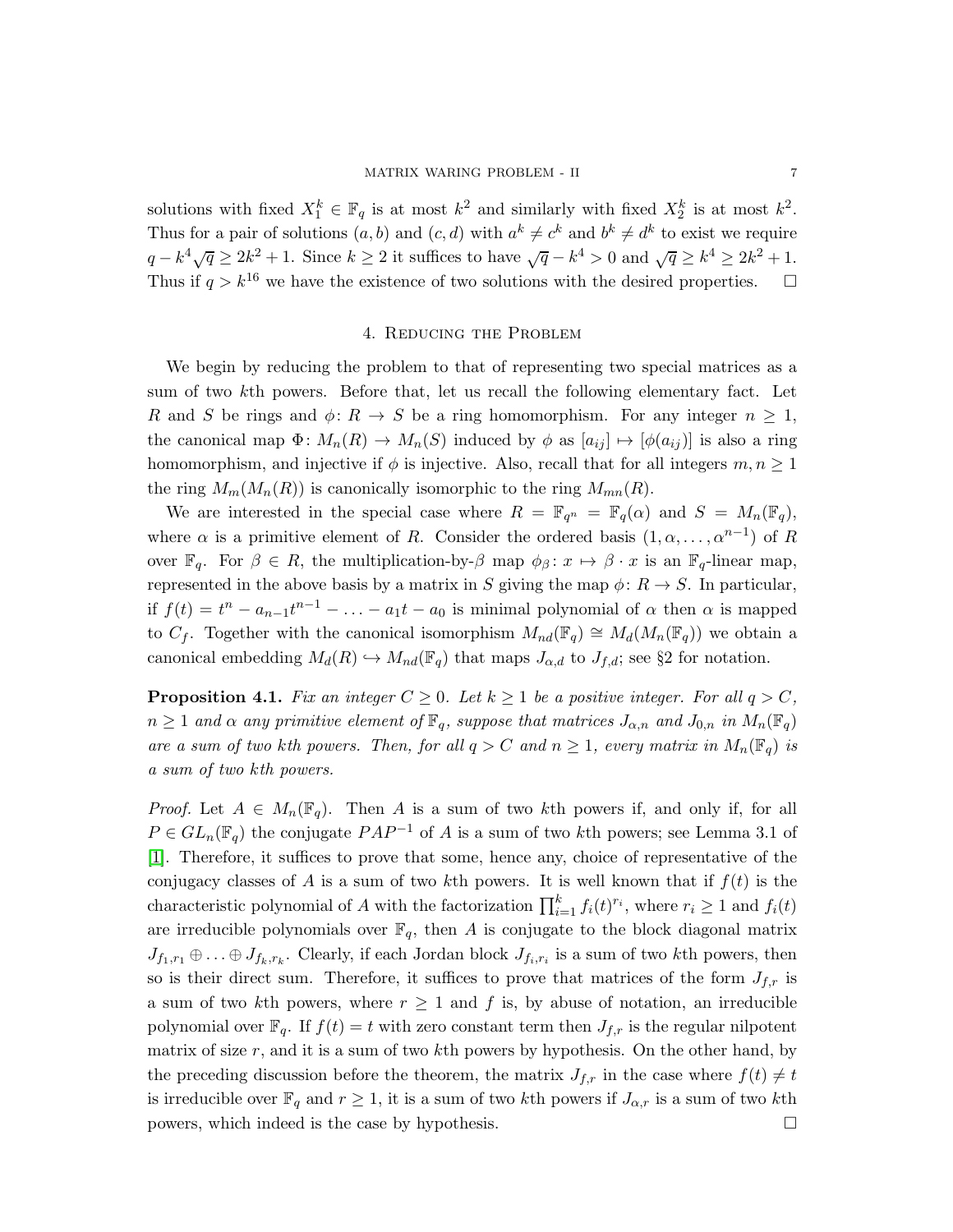Thus we are reduced to showing that  $n \times n$  matrices  $J_{\alpha,n}$ ,  $J_{0,n}$  are a sum of two kth powers. While the former case is almost immediate, it is the nilpotent case that takes some work.

First we prove that the Jordan cell of the form  $J_{\alpha,n}$  where  $\alpha$  is a primitive element of  $\mathbb{F}_q$  is a sum of two kth powers, for all sufficiently large q. The reader may notice that the following proposition holds for all  $n \geq 2$ , in particular including  $n = 2$ . So the result includes some of the results in  $[1]$ . But not everything found in  $[1]$  is subsumed by the results in this article. We will see that we still need results in [\[1\]](#page-14-2) in the characteristic 2 case.

<span id="page-7-0"></span>**Proposition 4.2.** For every integer  $k \geq 1$  there exists a constant  $C_k$  depending only on k such that for all  $q > C_k$  and  $n \geq 2$  every matrix  $J_{\alpha,n}$  is a sum of two kth powers, where  $\alpha$  is a primitive element of  $\mathbb{F}_q$ .

*Proof.* By Proposition [3.3,](#page-5-1) given  $k \geq 2$  there exists a constant  $C_k$  depending only on k such that for all  $q > C_k$  there exists pairs  $(a, b)$  and  $(c, d)$  in  $\mathbb{F}_q \times \mathbb{F}_q$  such that  $a^k \neq c^k$ and  $b^k \neq d^k$  and  $a^k + b^k = c^k + d^k = \alpha$ . For these two 2-tuples we define the following matrices.

For  $n \geq 2$  even, let

$$
G_n = \bigoplus_{n/2} \begin{bmatrix} a^k & 1 \\ 0 & c^k \end{bmatrix} \text{ and } H_n = [b^k] \oplus \left( \bigoplus_{(n-2)/2} \begin{bmatrix} d^k & 1 \\ 0 & b^k \end{bmatrix} \right) \oplus [d^k].
$$

For  $n \geq 3$  odd, let

$$
G_n = \left(\bigoplus_{(n-1)/2} \begin{bmatrix} a^k & 1 \\ 0 & c^k \end{bmatrix} \right) \oplus [a^k] \text{ and } H_n = [b^k] \bigoplus \left(\bigoplus_{(n-1)/2} \begin{bmatrix} d^k & 1 \\ 0 & b^k \end{bmatrix} \right).
$$

For example, if  $n = 5$  the matrices  $G_5$  and  $H_5$  are of the following form:

$$
G_5 = \begin{bmatrix} a^k & 1 & & & \\ & c^k & & & \\ & & a^k & 1 & \\ & & & c^k & \\ & & & & a^k \end{bmatrix} \text{ and } H_5 = \begin{bmatrix} b^k & & & & \\ & d^k & 1 & & \\ & & b^k & & \\ & & & d^k & 1 \\ & & & & b^k \end{bmatrix}
$$

.

Clearly  $\begin{bmatrix} a^k & 1 \\ & k & 1 \end{bmatrix}$  $c^k$ 1 is diagonalizable because it has distinct eigenvalues  $a^k$  and  $c^k$ , so it is conjugate to  $\left[a^k\right]$  $c^k$ , visibly a kth power. Similarly  $\begin{bmatrix} d^k & 1 \\ 1 & 1 \end{bmatrix}$  $b^k$ 1 is diagonalizable because it has distinct eigenvalues  $d^k$  and  $b^k$ , so it is conjugate to a diagonal matrix  $\begin{bmatrix} d^k \end{bmatrix}$  $b^k$ 1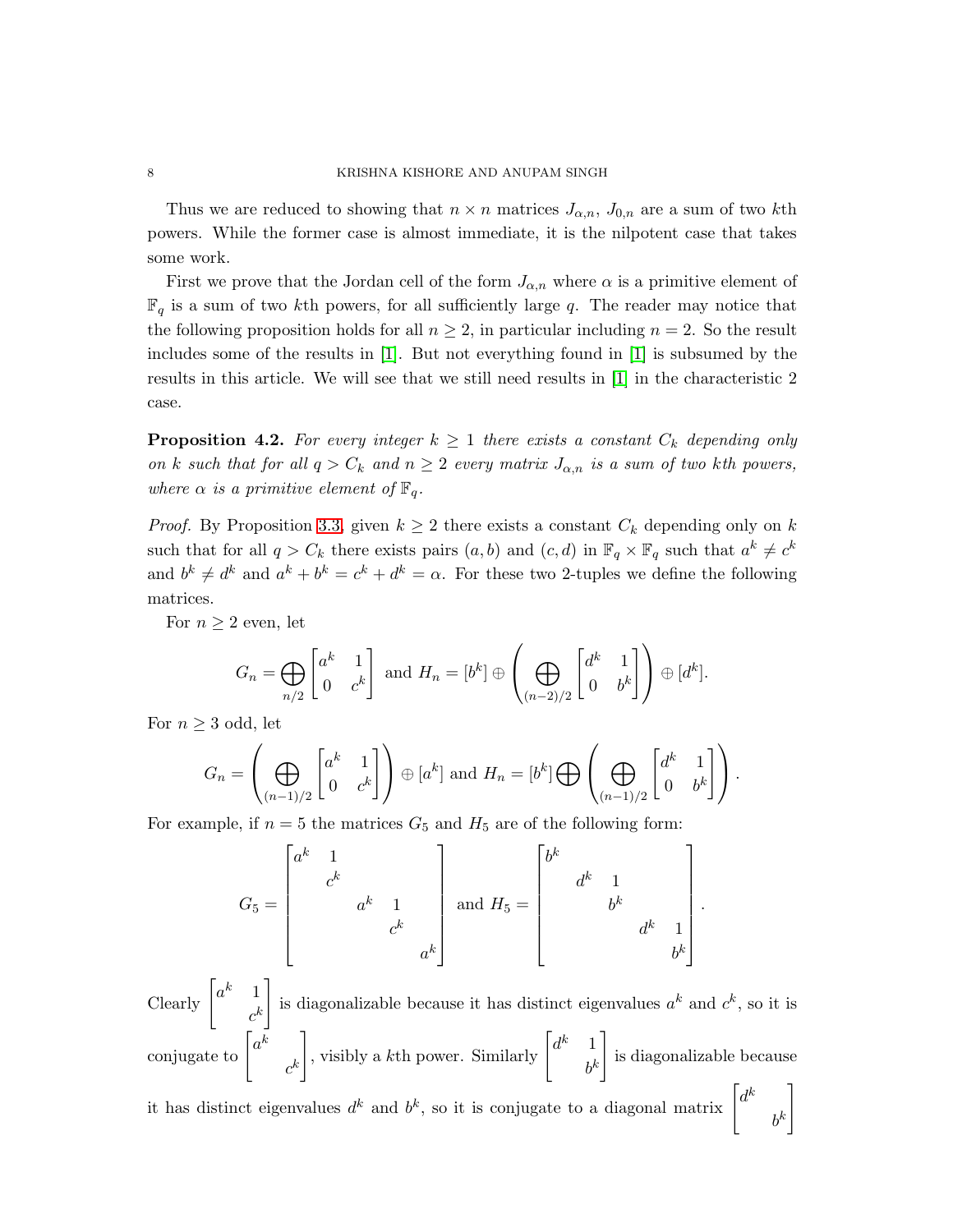.

.

which is kth power too. Since representation of a matrix as a sum of two kth powers is stable under direct sum of matrices, it follows that  $G_n$  and  $H_n$  are kth power and therefore their sum is represented as a sum of two kth powers for all  $q > C_k$ .

We consider the remaining and more difficult case in the next section, namely that of representing the nilpotent matrix  $J_{0,n}$  as a sum of two kth powers.

## 5. Nilpotent Case- I

<span id="page-8-0"></span>We being by proving the following *weaker* result. Note that the constant given by this result depends on *both* n and k, while we desire to have a constant depending only on  $k$ which we will achieve in the next section.

<span id="page-8-1"></span>**Proposition 5.1.** For every integer  $k \geq 1$  and for every  $n \geq 3$  there exists a constant  $C(k, n)$  depending on both k and n such that for all  $q > C(k, n)$  with the characteristic of  $\mathbb{F}_q$  not 2, the matrix  $J_{0,n}$  is a sum of two kth powers where at least one of them is diagonalizable.

*Proof.* For a given  $k \ge 1$  and  $n \ge 3$  define matrices  $A_n$  and  $B_n$  as follows: let  $y_1, \ldots, y_{n-1}$ and  $z_1, \ldots, z_{n-1}$  be elements in  $\mathbb{F}_q$  which will be chosen later. Define  $A_n = [a_{ij}]$  where

$$
a_{ij} = \begin{cases} 1 & \text{if } j = i + 1, \ 1 \le i \le n - 1 \\ 1 & \text{if } i = j = n \\ y_j & \text{if } i = n, \ 1 \le j \le n - 1 \\ 0 & \text{otherwise} \end{cases}
$$

In other words the last row of A is  $[y_1 \ y_2 \dots y_{n-1} \ 1]$ , with 1's immediately above the diagonal (also called super-diagonal) and 0s everywhere else. Define  $B_n = [b_{ij}]$  where

$$
b_{ij} = \begin{cases} 1 & \text{if } j = i + 1, \ 1 \le i \le n - 2 \\ -1 & \text{if } i = j = n \\ z_i & \text{if } j = n; \ 1 \le i \le n - 2 \\ -y_j & \text{if } i = n, \ 1 \le j \le n - 1 \\ 0 & \text{otherwise} \end{cases}
$$

In other words, the last row of B is  $[-y_1 - y_2 \dots -1]$  and the last column is  $[z_1 \ z_2 \ \dots \ 0 \ -1]$  $1$ <sup>T</sup> with 0 in the  $((n-1), n)$  entry and  $-1$  in the  $(n, n)$  entry and 1s along the superdiagonal except at  $((n-1), n)$ -th position. The sum of  $A_n$  and  $B_n$  is the matrix  $(c_{ij})$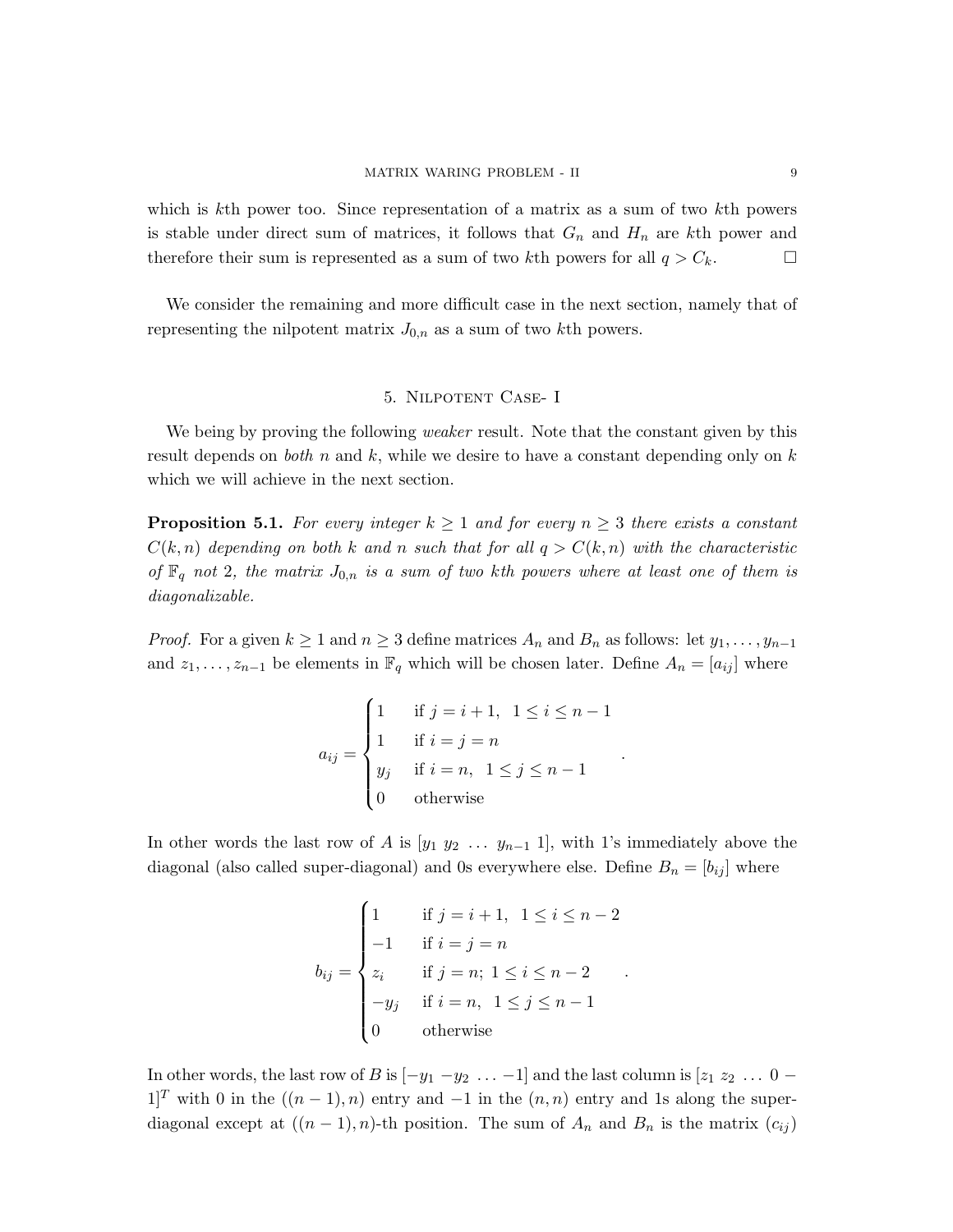where

$$
c_{ij} = \begin{cases} 2 & \text{if } j = i + 1, \ 1 \le i \le n - 2 \\ z_i & \text{if } j = n, 1; \ 1 \le i \le n - 2 \\ 1 & \text{if } i = n - 1, j = n \\ 0 & \text{otherwise} \end{cases}
$$

.

For example, if  $n = 4$  then

$$
A_4 = \begin{bmatrix} 0 & 1 & 0 & 0 \\ 0 & 0 & 1 & 0 \\ 0 & 0 & 0 & 1 \\ y_1 & y_2 & y_3 & 1 \end{bmatrix} \quad B_4 = \begin{bmatrix} 0 & 1 & 0 & z_1 \\ 0 & 0 & 1 & z_2 \\ 0 & 0 & 0 & 0 \\ -y_1 & -y_2 & -y_3 & -1 \end{bmatrix} \quad A_4 + B_4 = \begin{bmatrix} 0 & 2 & 0 & z_1 \\ 0 & 0 & 2 & z_2 \\ 0 & 0 & 0 & 1 \\ 0 & 0 & 0 & 0 \end{bmatrix}.
$$

By hypothesis the characteristic of  $\mathbb{F}_q$  is not 2, so the matrix  $(c_{ij})$  is conjugate to  $J_{0,n}$ . Therefore, it suffices to show that  $A_n$  and  $B_n$  are kth powers for appropriate choices of  $y_i$  and  $z_j$ .

First we show that  $A_n$  is a kth power for an appropriate choices of  $y_i$ . It is easy to prove by induction on n that the characteristic polynomial of  $A_n$  is

$$
t^{n} - t^{n-1} - y_{n-1}t^{n-2} - y_{n-2}t^{n-3} - \ldots - y_{2}t - y_{1}.
$$

By Proposition [3.2,](#page-4-2) there exists a solution  $(\alpha_1, \dots, \alpha_n) \in \mathbb{F}_q^n$  to  $X_1^k + \dots + X_n^k = 1$  such that  $\alpha_i \neq 0$  for all  $1 \leq i \leq n$  and  $\alpha_i^k \neq \alpha_j^k$  for all  $1 \leq i, j \leq n$  and  $i \neq j$ . We want the characteristic polynomial of  $A_n$  be equal to the polynomial

$$
(t-\alpha_1^k)\cdots(t-\alpha_n^k)
$$

so that we have to define  $y_j := (-1)^{n-j} S_{n-j+1}(\alpha_1^k, \dots, \alpha_n^k)$ , the *j*-th elementary symmetric polynomial in  $\alpha_j^k$ . Running the argument backwards, we see that with these choices of  $y_j$ , the characteristic polynomial of  $A_n$  is

$$
t^{n} - t^{n-1} - y_{n-1}t^{n-2} - \ldots - y_1 = (t - \alpha_1^k) \cdots (t - \alpha_n^k).
$$

On the other hand, since  $\alpha_i^k \neq \alpha_j^k$  for all  $i \leq j$ , it follows that  $A_n$  has n mutually distinct eigenvalues in  $\mathbb{F}_q$ , so it is conjugate to the diagonal matrix  $diag(\alpha_1^k, \ldots, \alpha_n^k)$  which is clearly a kth power. Therefore  $A_n$  is conjugate to kth power, hence it is a kth power too.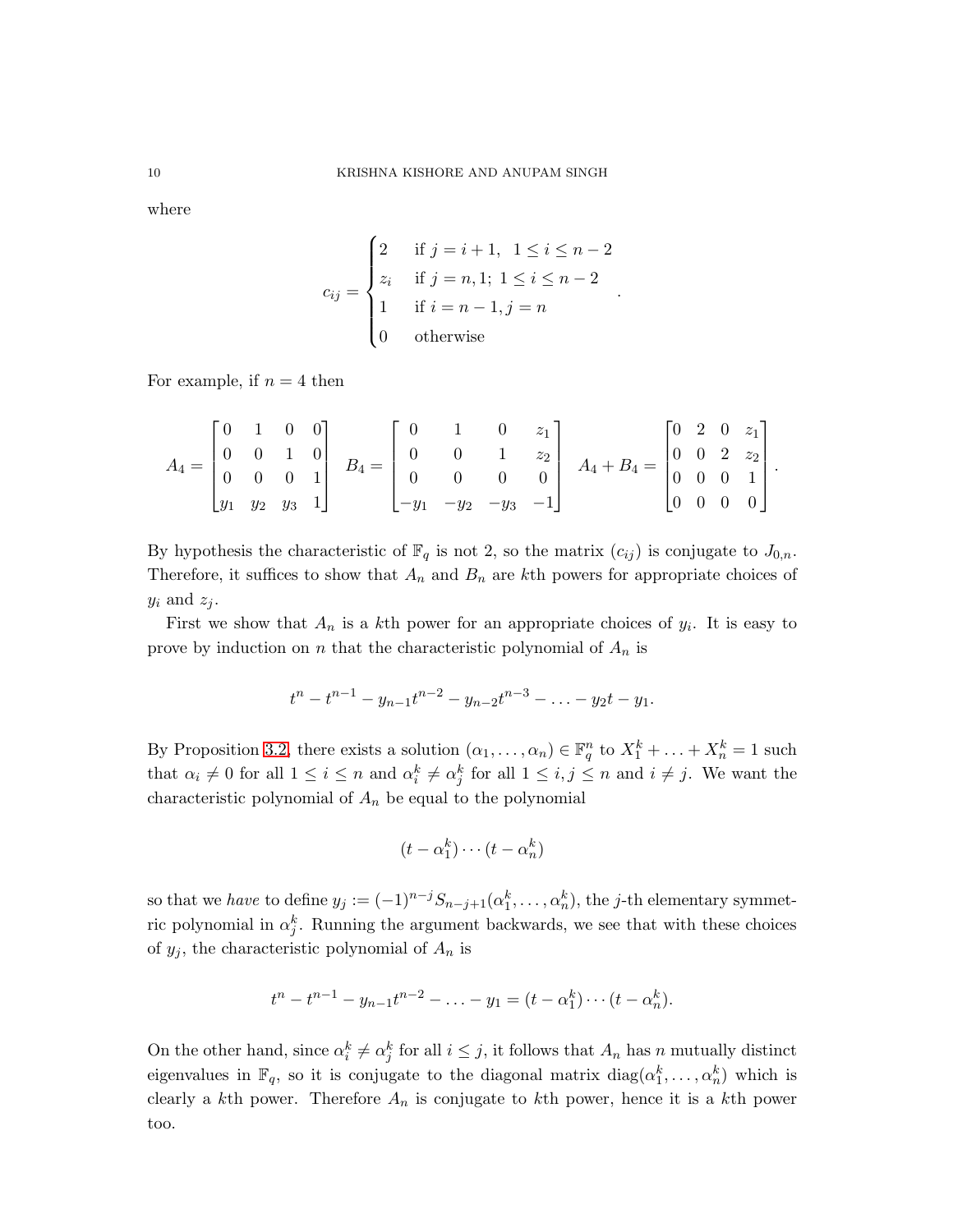Now we show that  $B_n$  is a kth power for an appropriate choice of  $z_i$ s. The characteristic polynomial of  $B_n$  is

$$
t^{n} + t^{n-1}
$$
  
+  $(y_1z_1 + y_2z_2 + \dots + y_{n-2}z_{n-2})t^{n-2}$   
+  $(y_1z_2 + y_2z_3 + \dots + y_{n-3}z_{n-2})t^{n-3}$   
+ ...  
+  $(y_1z_{n-3} + y_2z_{n-2})t^2$   
+  $(y_1z_{n-2})t$ .

For the above choice of k and n, again by Proposition  $(3.2)$  there exists a constant  $C(n-1,k)$  depending on both n and k such that for all  $q > C(n-1,k)$  there exists an  $(n-1)$ -tuple  $(\beta_1,\ldots,\beta_{n-1}) \in \mathbb{F}_q^{n-1}$  such that  $(\beta_1,\ldots,\beta_{n-1})$  is a solution to

$$
X_1^k + \ldots + X_{n-1}^k = -1.
$$

Moreover,  $\beta_i^k \neq \beta_j^k$  for all  $1 \leq i, j \leq n-1$  and  $i \neq j$ , and  $\beta_i \neq 0$  for all  $1 \leq i \leq n-1$ . Thus have a solution  $(0, \beta_1, \ldots, \beta_{n-1}) \in \mathbb{F}_q^n$  such that the kth powers of the coordinates are mutually distinct and  $\beta_i$  are nonzero. Now, we force the characteristic polynomial of  $B_n$  to be

$$
t(t-\beta_1^k)\cdots(t-\beta_{n-1}^k).
$$

Let  $s_i$  denote the *i*th elementary symmetric polynomial in  $\beta_1^k, \ldots, \beta_{n-1}^k$ . Equating the coefficients, we obtain the following relations

$$
y_1z_1 + y_2z_2 + y_3z_3 \dots + y_{n-2}z_{n-2} = s_2
$$
  
\n
$$
y_1z_2 + y_2z_3 + \dots + y_{n-2}z_{n-2} = -s_3
$$
  
\n
$$
\vdots
$$
  
\n
$$
y_1z_{n-3} + y_2z_{n-2} = (-1)^{n-2}s_{n-2}
$$
  
\n
$$
y_1z_{n-2} = (-1)^{n-1}s_{n-1}.
$$

The coefficient matrix of the linear system above has nonzero determinant, in fact equal to  $y_1^{n-1}$  (here is where we use that  $y_1$  is nonzero), so it has a unique solution  $[z_1 \ldots z_{n-1}]^T$ . With these choices of  $z_i$ , it follows that the characteristic polynomial of  $B_n$  is equal to  $t(t - \beta_1^k) \cdots (t - \beta_{n-1}^k)$ . Since the kth powers of  $\beta_i$  are mutually distinct and nonzero it follows that, including the 0 as an eigenvalue,  $B_n$  has n mutually distinct eigenvalues in  $\mathbb{F}_q$ , so it is conjugate to the diagonal matrix  $diag(0, \beta_1^k, \ldots, \beta_{n-1}^k)$  which is visibly a kth power.  $\square$ 

We reiterate for the sake of clarity that the above Proposition [5.1](#page-8-1) is distinct from Theorem [1.1;](#page-0-0) the constant  $C(k, n)$  depends on both k and n, while the constant  $C_k$  in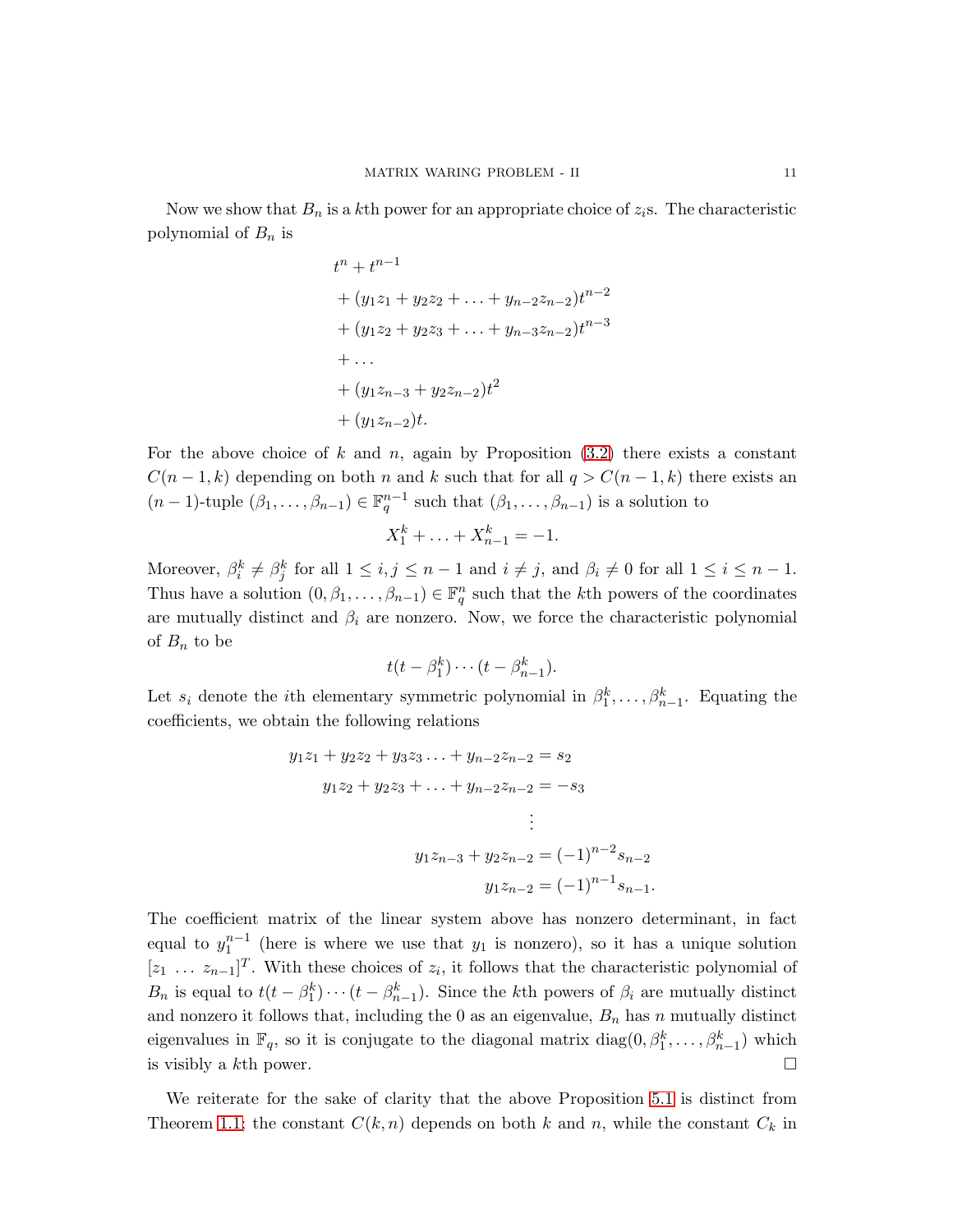Theorem [1.1](#page-0-0) depends only on k. We now prove that for all  $n$  greater than a constant depending on k, the  $J_{0,n}$  is a sum of two kth powers. The proof is independent of Proposition [5.1.](#page-8-1) So we are not actually giving two proofs of the same result, the constant in Proposition [5.1](#page-8-1) depends on k and n while the following result is one about representibility of  $J_{0,n}$  for all  $n \geq 2k$ . Based on these two results we obtain a constant that is independent of  $n$  but depends only on  $k$ .

## 6. Nilpotent Case-II

<span id="page-11-0"></span>Results in this section are valid for all fields, not necessarily finite. Let F be any field and  $M_n(F)$  be the ring of  $n \times n$  matrices with entries in F. Let  $k \geq 2$  be a positive integer. Our goal is to express  $J_{0,n}$  as a sum of two kth powers. In contrast with Proposition [5.1](#page-8-1) which expresses the regular nilpotent matrix  $J_{0,n}$  as a sum of kth powers of semisimple elements of  $M_n(\mathbb{F}_q)$ , the main result of this section expresses  $J_{0,n}$  as a sum of two kth powers of nilpotent matrices. By Proposition [4.1](#page-6-0) it suffices to consider the regular nilpotent matrix  $J_{0,n}$ .

For a real number let  $|x|$  denote the largest integer less than or equal to x and  $\lceil x \rceil$ denotes the smallest integer greater than or equal to x. Consider Lemma 8.1 of  $[2]$ attributed to Miller and quoted here for sake of clarity.

<span id="page-11-1"></span>**Lemma 6.1.** (Miller) Let  $n, r \geq 1$  be positive integers, and suppose  $n > r$ . Let m be n congruent modulo r with  $0 \le m \le n - 1$ . Then the r-th power  $J_{0,n}^r$  is conjugate to

$$
\left(\bigoplus_{r=m} J_{0,\lfloor \frac{n}{r} \rfloor}\right) \bigoplus \left(\bigoplus_m J_{0,\lceil \frac{n}{r} \rceil}\right).
$$

**Definition 6.2.** For a positive integer  $n \geq 1$ , the r-tuple  $(n_1, \ldots, n_r)$ , for  $r \geq 1$ , is a partition of n if  $1 \leq n_1 \leq \ldots \leq n_r$  and  $n = n_1 + \ldots + n_r$ . The coordinates  $n_i$  are called parts of the partition. The Junction matrix associated to the partition  $(n_1, \ldots, n_r)$  is the matrix

 $\mathfrak{J}_{(n_1,...,n_r)} = e_{n_1,n_1+1} + e_{(n_1+n_2),(n_1+n_2+1)} + \cdots + e_{(n_1+...+n_{r-1}),(n_1+...+n_{r-1}+1)}$ 

where  $e_{i,j}$  denotes the matrix with 1 at ij-th place and 0 elsewhere.

For example, corresponding to the partition  $(1, 1, 2, 2)$  and  $(2, 2, 2)$  of 6, the junction matrices are

|  |                                           |  | $0 \mid 1 \quad 0 \quad 0 \quad 0 \quad 0 \mid$ |  | $\begin{array}{c cccc}\n0 & 0 & 0 & 0 & 0\n\end{array}$ |  |                                             |  |  |
|--|-------------------------------------------|--|-------------------------------------------------|--|---------------------------------------------------------|--|---------------------------------------------|--|--|
|  | $0 \mid 0 \mid 1 \quad 0 \quad 0 \quad 0$ |  |                                                 |  |                                                         |  | $0 \t0 \t1 \t0 \t0 \t0$                     |  |  |
|  | $0 \t0 \t0 \t0 \t0 \t0$                   |  |                                                 |  | $0 \t0 \t0 \t0 \t0 \t0$                                 |  |                                             |  |  |
|  | $0 \t0 \t0 \t0 \t1 \t0$                   |  |                                                 |  |                                                         |  | $0 \quad 0 \quad 0 \quad 0 \quad 1 \quad 0$ |  |  |
|  | $0 \t0 \t0 \t0 \t0 \t0$                   |  |                                                 |  |                                                         |  | $0 \t 0 \t 0 \t 0 \t 0 \t 0$                |  |  |
|  |                                           |  | $0 \t0 \t0 \t0 \t0 \t0$                         |  | 0 0 0 0 0 0                                             |  |                                             |  |  |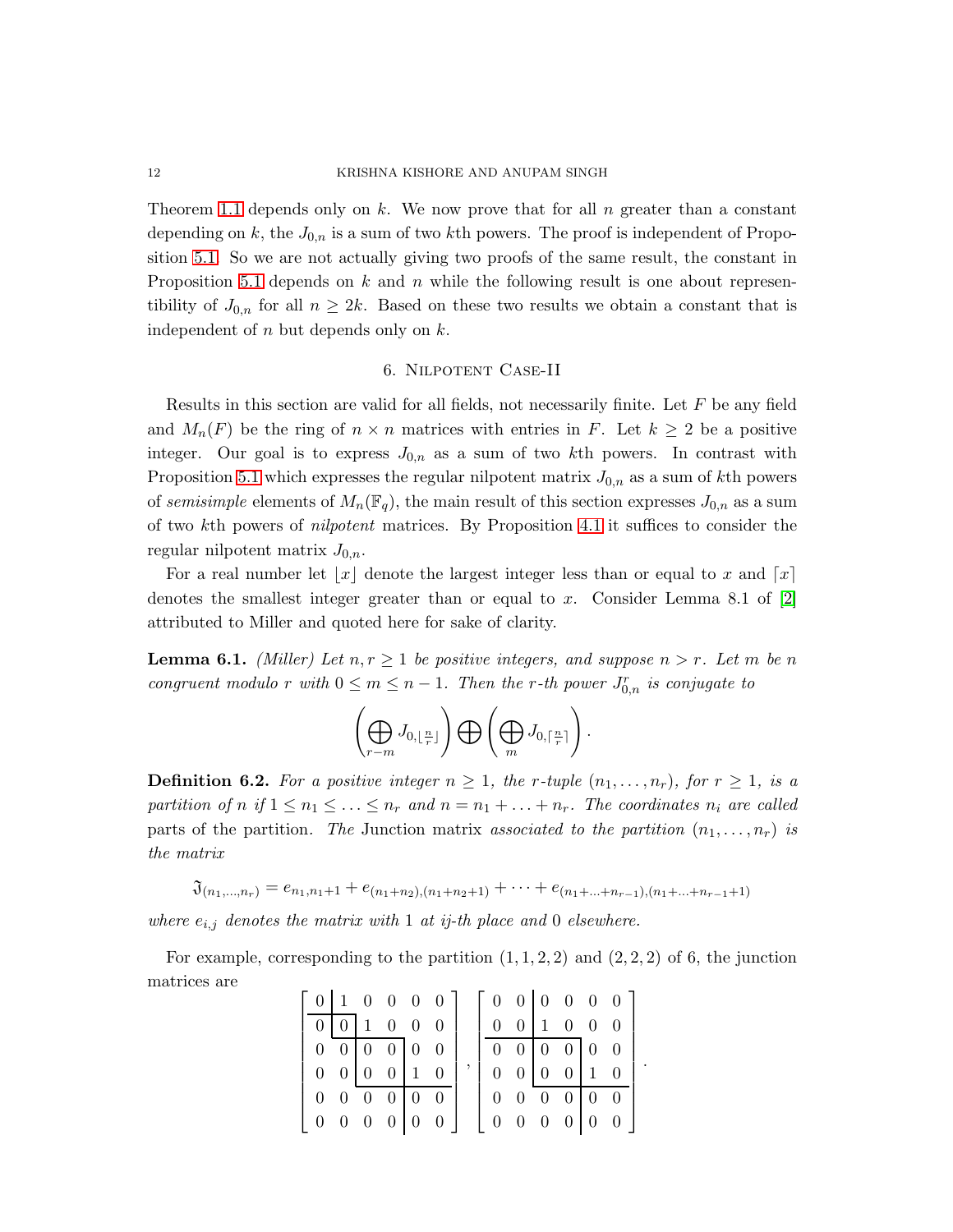Clearly the junction matrices are nilpotent. When these are kth power is determined as follows:

<span id="page-12-0"></span>**Lemma 6.3.** For a positive integer  $k \geq 1$ , let  $(n_1, \ldots, n_k)$  be a partition of n. Suppose  $n \geq 2k$  and  $n_i \geq 2$  for all  $1 \leq i \leq r$ . Then  $\mathfrak{J}_{(n_1,...,n_k)}$  is a kth power.

*Proof.* The junction matrix  $\mathfrak{J}_{(n_1,n_2,...,n_k)}$  associated to the partition  $(n_1,...,n_k)$  may be viewed as the matrix of the endomorphism T of  $F^n$  in the standard basis, say  $(e_1, \ldots, e_n)$ ; in particular, it maps  $e_{(n_1+\ldots+n_i)+1}$  to  $e_{n_1+\ldots+n_i}$  for all  $1 \leq i \leq r$  and maps other basis vectors to 0. Consider the following basis obtained by reordering  $(e_1, \ldots, e_n)$ :

$$
(e_1, \ldots, e_{n_1-1}, e_{n_1+2}, \ldots, e_{(n_1+n_2-1)}, e_{(n_1+n_2+2)}, \ldots, \ne_{(n_1+\ldots+n_{k-1})-1}, e_{(n_1+\ldots+n_{k-1})+2}, \ldots, e_{(n_1+n_2+\ldots+n_k)}, \ne_{n_1}, e_{n_1+1}, e_{n_1+n_2}, e_{(n_1+n_2+1)}, \ldots, e_{(n_1+\ldots+n_{k-1})}, e_{(n_1+\ldots+n_{k-1})+1}).
$$

Here we put the tuple of basis vectors  $e_{n_1+\dots+n_i}$ ,  $e_{n_1+\dots+n_i+1}$  for  $1 \le i \le r-1$  at the end. The matrix of  $T$  in this basis is

$$
A:=\left(\bigoplus_{n-2(k-1)}J_{0,1}\right)\bigoplus \left(\bigoplus_{k-1}J_{0,2}\right),
$$

where  $J_{0,1}$  is the  $1 \times 1$  matrix [0]. Now we use the hypothesis  $n \geq 2r$ ; let

$$
B:=\left(\bigoplus_{n-2(k-1)}J_{0,1}\right)\bigoplus J_{0,2(k-1)}.
$$

By Lemma [6.1,](#page-11-1)  $B^k$  is conjugate to A which in turn is conjugate to  $\mathfrak{J}_{(n_1,n_2,...,n_k)}$  so it is an kth power.  $\Box$ 

The condition  $n_i \geq 2$  in Lemma [6.3](#page-12-0) is important. Indeed, if some  $n_i < 2$  then junction matrix has a Jordan block of size  $> 2$  so that it may not be a kth power. As an illustration of the above result, the junction matrix associated to the partition  $(2, 2, 2, 3)$ and its conjugate A (where A is as defined in the proof) are  $\mathfrak{J}_{(2,2,2,3)} =$ 

| $\begin{bmatrix} 0 & 0 & 0 & 0 & 0 & 0 & 0 & 0 \end{bmatrix}$ |                                     |  |                |         | $\begin{bmatrix} 0 & 0 & 0 & 0 & 0 & 0 & 0 & 0 & 0 \end{bmatrix}$ |                                     |  |  |                                       |                |
|---------------------------------------------------------------|-------------------------------------|--|----------------|---------|-------------------------------------------------------------------|-------------------------------------|--|--|---------------------------------------|----------------|
|                                                               | $0 \t0 \t1 \t0 \t0 \t0 \t0 \t0 \t0$ |  |                |         |                                                                   | $0 \t0 \t0 \t0 \t0 \t0 \t0 \t0 \t0$ |  |  |                                       |                |
|                                                               | $0 \t0 \t0 \t0 \t0 \t0 \t0 \t0 \t0$ |  |                |         |                                                                   | $0 \t0 \t0 \t0 \t0 \t0 \t0 \t0 \t0$ |  |  |                                       |                |
|                                                               | $0 \t0 \t0 \t0 \t1 \t0 \t0 \t0$     |  |                |         |                                                                   | $0 \t0 \t0 \t1 \t0 \t0 \t0 \t0$     |  |  |                                       |                |
|                                                               | $0 \t0 \t0 \t0 \t0 \t0 \t0 \t0 \t0$ |  |                | $, A =$ |                                                                   | $0 \t0 \t0 \t0 \t0 \t0 \t0 \t0 \t0$ |  |  |                                       |                |
|                                                               | $0 \t0 \t0 \t0 \t0 \t0 \t1 \t0 \t0$ |  |                |         |                                                                   | $0 \t0 \t0 \t0 \t0 \t1 \t0 \t0$     |  |  |                                       |                |
|                                                               | $0 \t0 \t0 \t0 \t0 \t0 \t0 \t0 \t0$ |  |                |         |                                                                   | $0 \t0 \t0 \t0 \t0 \t0 \t0 \t0 \t0$ |  |  |                                       |                |
|                                                               | $0 \t0 \t0 \t0 \t0 \t0 \t0 \t0 \t0$ |  |                |         |                                                                   | $0 \t0 \t0 \t0 \t0 \t0 \t0$         |  |  | $\begin{bmatrix} 0 & 1 \end{bmatrix}$ |                |
| $0 \t 0 \t 0 \t 0 \t 0 \t 0 0$                                |                                     |  | $\overline{0}$ |         | $0 \t0 \t0 \t0 \t0 \t0 \t0$                                       |                                     |  |  | $\overline{0}$                        | $\overline{0}$ |

.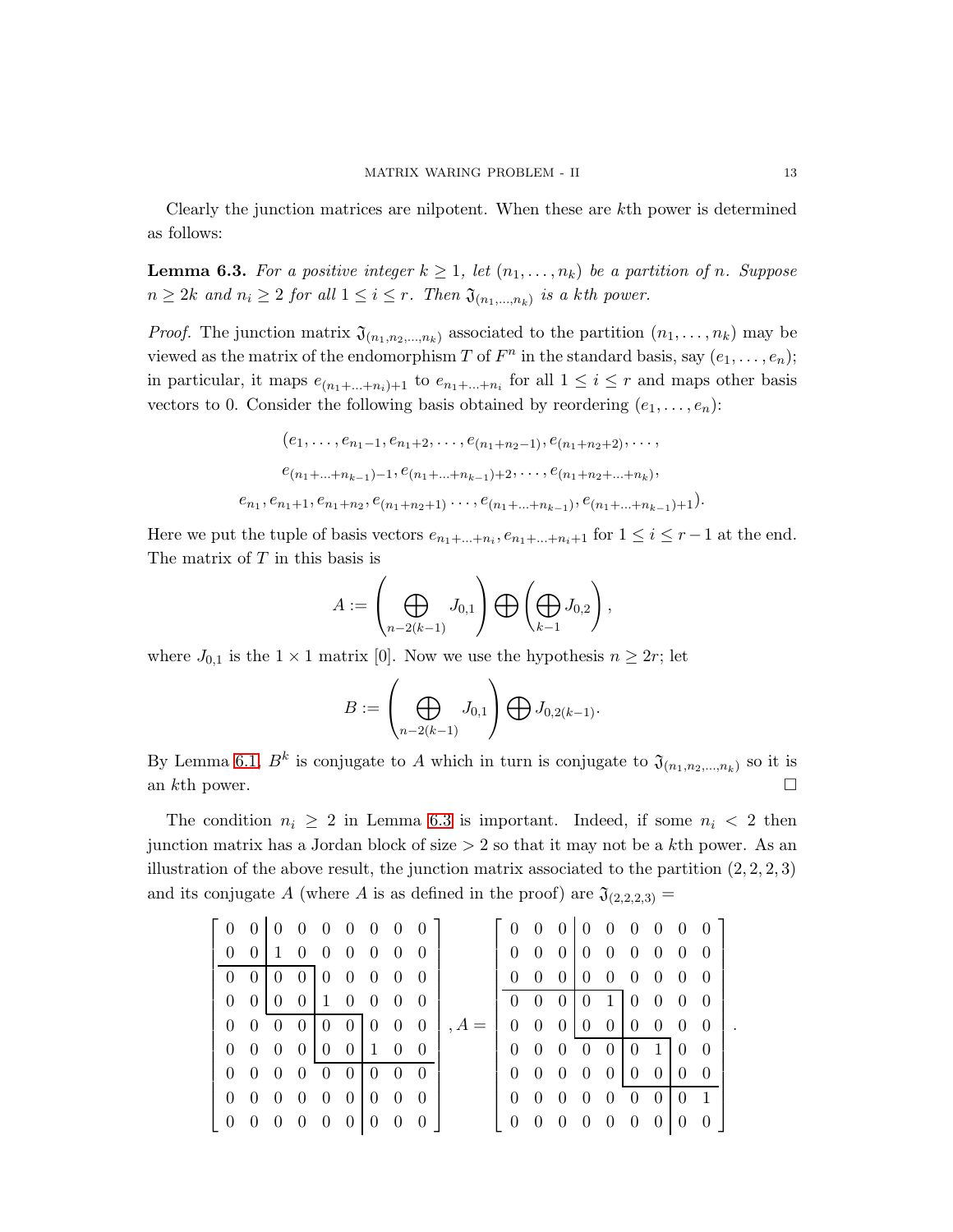Now we prove the main theorem of this section.

*Proof.* (of Theorem [1.2\)](#page-1-0) We are given  $k \geq 2$  and  $k \geq 2r$ . Let m be the integer such that  $m \equiv n \pmod{k}$  and  $0 \leq m < k$ . Let

$$
A:=\left(\bigoplus_{k-m}J_{0,\lfloor\frac{n}{k}\rfloor}\right)\bigoplus \left(\bigoplus_m J_{0,\lceil\frac{n}{k}\rceil}\right).
$$

It follows from Lemma [6.1](#page-11-1) that A is conjugate to  $J_{0,n}^k$ , so A is an kth power. Now we observe that  $J_{0,n} = A + \mathfrak{J}$ , where  $\mathfrak{J}$  is a junction matrix associated to the following partition of n:

$$
\left(\underbrace{\lfloor \frac{n}{k} \rfloor, \ldots, \lfloor \frac{n}{k} \rfloor}_{k-m \text{ terms}}, \underbrace{\lceil \frac{n}{k} \rceil, \ldots, \lceil \frac{n}{k} \rceil}_{m \text{ terms}}\right).
$$

<span id="page-13-0"></span>Note that the parts of the partition  $\lfloor \frac{n}{k} \rfloor$  $\frac{n}{k}$  and  $\lceil \frac{n}{k} \rceil$  $\frac{n}{k}$  are at least 2 since  $n \geq 2k$ , so by Lemma [6.3,](#page-12-0)  $\mathfrak{J}$  is an kth power too. Therefore  $J_{0,n}$  is a sum of two kth powers.

# 7. Main Result

In this section we assemble results of [\[7\]](#page-14-5) and [\[1\]](#page-14-2) and various results in the previous section to prove the main result of this article.

**Theorem 7.1.** For all integers  $k \geq 1$ , there exists a constant  $C_k$  depending only on k such that for all  $q > C_k$  and for all  $n \geq 1$  every matrix in  $M_n(\mathbb{F}_q)$  is a sum of two kth powers.

*Proof.* We consider various cases. The symbol p below denotes the characteristic of  $\mathbb{F}_q$ .

(Case  $k \geq 1$ ,  $n = 1$ ): The result is due to Small [\[7\]](#page-14-5). The constant  $C_1$  obtained depends only on  $k$ , in fact it is  $k^4$ .

(Case  $k \geq 1$ ,  $n = 2$ ): The result is due to the Kishore; see Theorem 1.1 of [\[1\]](#page-14-2). The constant  $C_2$  in this case depends only on  $k$ .

(Case  $k \geq 1, n \geq 3, p = 2$ ): The result is due to the Kishore; see Theorem 1.2 of [\[1\]](#page-14-2) and the remark immediately after its proof [page 93. [\[1\]](#page-14-2)]. The constant  $C_3$  depends only on  $k$ ; indeed, the proof of Theorem 1.2 immediately implies that the constant is in fact the one given by the more special case  $n = 2$  above.

(Case  $k \geq 1$ ,  $n \geq 3$ ,  $p \neq 2$ ): By Proposition [4.1](#page-6-0) with the choice of constant  $C = 0$ , it suffices to restrict our attention to matrices of the form  $J_{\alpha,n}$  where  $\alpha$  is a primitive element of  $\mathbb{F}_q$ , and also to the regular nilpotent square matrix of size n. By Proposition